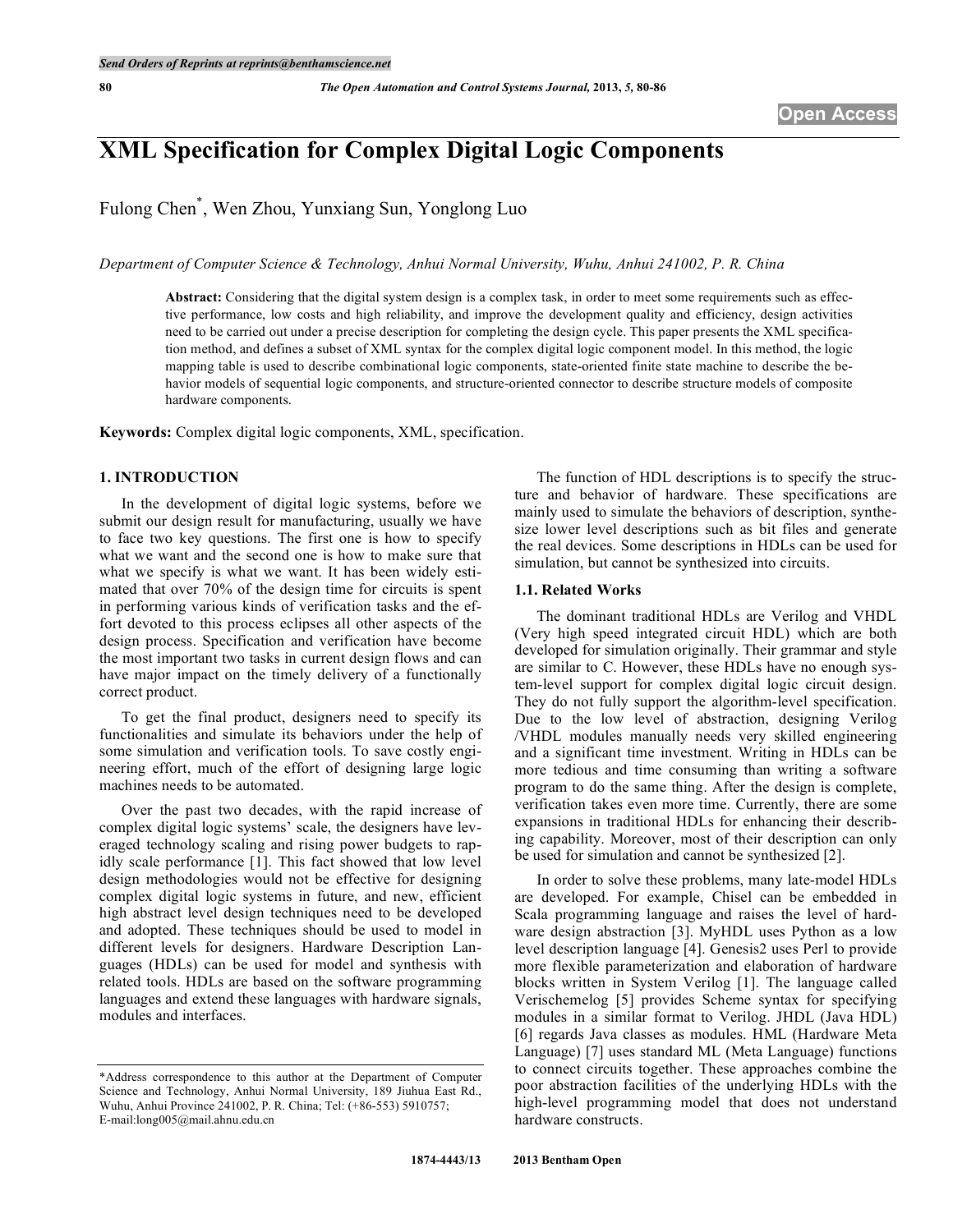Therefore, directly programming in these HDLs is time consuming because they are in low abstraction level. Some descriptions in HDLs are only suitable for simulation purposes and cannot be synthesized into circuits. This means, we can simulate them, but we cannot get the real product.

XML (Extensible Markup Language) has been introduced as a standard of new generation network data expression, transmission and exchange by the W3C (World Wide Web Consortium), belongs to the definition of electronic document structure, describes the content of the international Standard language SGML (Standard Generalized Markup Language), and is a technology depending on the content of cross-platform on the Internet. It is a kind of simple data storage language and widely used in the computer system and other systems of data description [8]. Recently, XML has been implemented in simulator software called Ptolemy II. The primary persistent file format for Ptolemy II models is MoML (which stands for Modeling Markup Language), an XML schema language. In this simulator software, designers can use Vergil to graphically construct models. Vergil stores models in ASCII files using MoML [9].

#### **1.2. Contributions**

Our contribution is to introduce an efficient simple method to model embedded system quickly and make the specification and verification process practical for real designs. This paper presents the XML specification for these reasons:

(1) It has a simple and flexible text format;

(2) It is widely used for the representation of arbitrary data structures;

(3) The construct is similar to hardware (structure style).

This paper defines a subset of XML syntax for the component model. In this method, we regard circuits as components and every component has input ports for getting input signals and output ports for generating output signals. Big component contains small ones, basic gates: OR, AND, NOT as the atomic components. Logic mapping table is used to describe combinational logic components, state-oriented finite state machine is used to describe the behavioral models of sequential logic components, and structure-oriented connector is used to describe composite components.

# **2. COMPLEX DIGITAL LOGIC COMPONENTS**

Complex digital logic circuit can be divided into combinational digital systems and sequential digital systems, corresponding to combinational logic components and sequential logic components which belong to atomic components, and namely cannot be divided into smaller components. A bigger component which is a compound logic component is constructed from those smaller components connecting with connectors (wires).

### **2.1. Combinational Logic Components**

Combinational logic component is a kind of logic circuit in which the steady output is only related to the input variables at any time. The combinational logic component is made up of all kinds of logic circuit gate without memory components or feedback lines.

**Definition 1:** A combinational logic component is defined as

 $c = ,  $OP$ ,  $T >$$ 

Where *IP* is a set of input ports, *OP* is a set of output ports, and *T* is a logic mapping table specified in *LM* (see Section 4).

#### **2.2. Sequential Logic Components**

Sequential logic system includes synchronous and asynchronous systems. The former changes all states when triggered by a clock signal. And the latter propagates changes whenever inputs change. Currently, only synchronous sequential systems are supported in our specification.

A Mealy logic component generates an output based on its current state and inputs. In contrast, the output of a Moore logic component depends only on its current state transitions without direct dependence on the inputs.

**Definition 2:** A sequential logic component is defined as

 $c = ,  $OP$ ,  $M>$$ 

Where *IP* is a set of input ports, *OP* is a set of output ports, and *M* is a Mealy machine or Moore machine specified in *MlM* or *MrM* (see Section 5).

### **2.3. Compound Logic Components**

A compound logic component is constructed from combinational logic components, sequential logic components and some smaller components connecting with connectors (wires).

**Definition 3:** A compound logic component is defined as

 $c = ,  $OP$ ,  $C$ ,  $L>$$ 

Where *IP* is a set of input ports, *OP* is a set of output ports, *C* is a set of sub-components specified in *SCs*, and *L* is a set of connectors specified in *Cns* (see Section 6).

#### **3. XML SPECIFICATION SUMMARIZATION**

The XML description grammar of components is defined as Fig. (**1**). All logic components are specified in XML. It has the following characteristics:

(1) Each document statement includes four parts-a head for encoding declaration, included documents (not necessary), component definitions and comments.

(2) Each comment can start with  $\leq$  -- and end with -->.

(3) The included documents are used to define if the current document includes other documents like the head files in C language.

(4) A document contains a series of component definitions specified in the marks <components> and </components>, and each component definition is a prototype component specified in the marks <component> and </component>. If the current document needs to use for instance prototype defined in other documents, the related document name should be in the mark <include> and </include>.

(5) Each component has a name, a list of input ports, a list of output ports and a body. Input ports are used for re-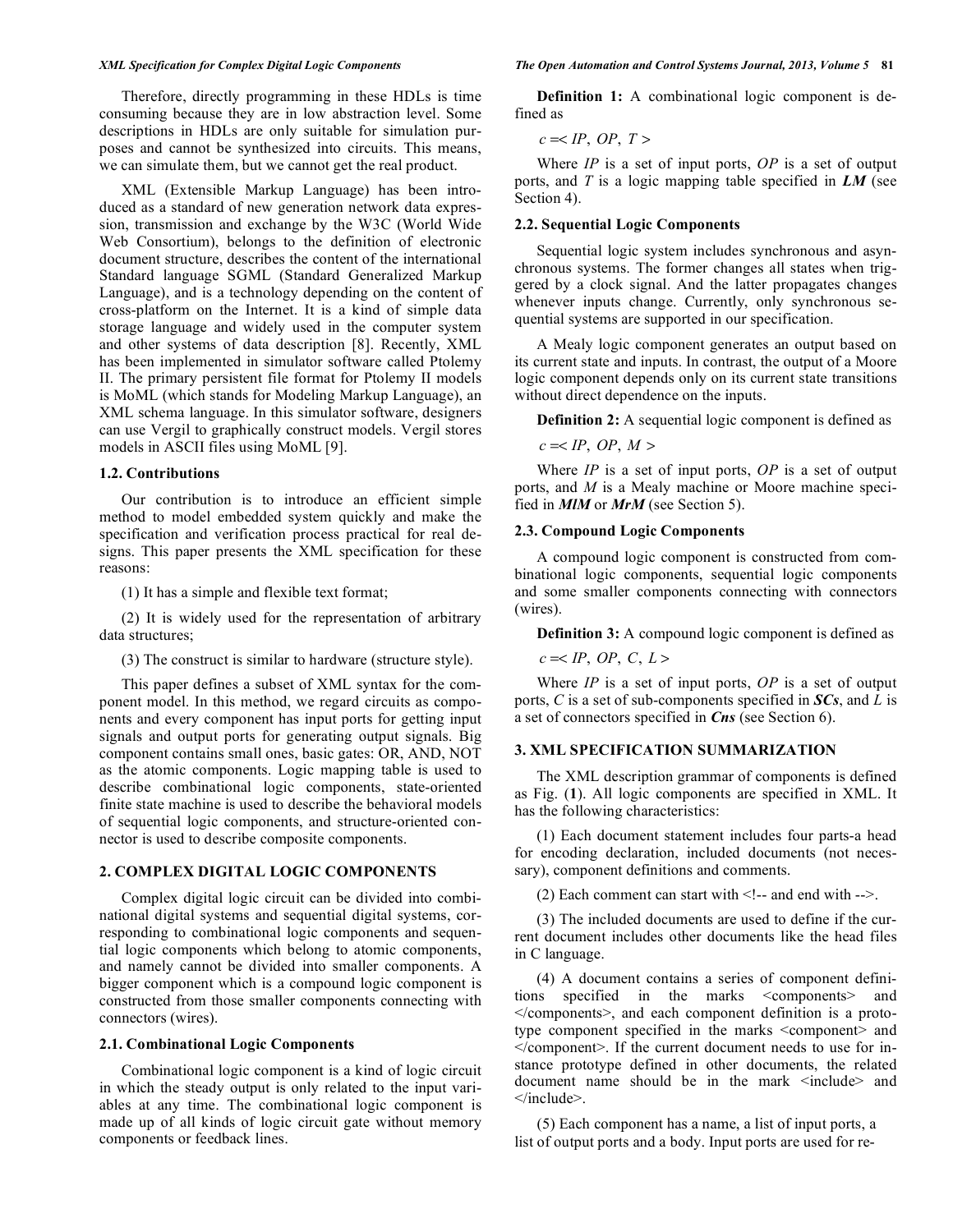#### **82** *The Open Automation and Control Systems Journal, 2013, Volume 5 Chen et al.*

| Document                 | D                | $\equiv$       | $H$ Incls $Cs$   $H$ $Cs$                                                                                                                                      |
|--------------------------|------------------|----------------|----------------------------------------------------------------------------------------------------------------------------------------------------------------|
| Head                     | H                | $\mathbf{r} =$ | $\leq$ ?xml version="1.0"                                                                                                                                      |
|                          |                  |                | Encoding $=Cd$ standalone= $Opt$ ?>                                                                                                                            |
| Code                     | C <sub>d</sub>   | $\equiv$       | "UTF-8"   "GB2312"                                                                                                                                             |
| Option                   | Opt              | $\equiv$       | "yes"   "no"                                                                                                                                                   |
| <b>Include Documents</b> | <i>Incls</i>     | $\equiv$       | $\langle$ includes $>$ <i>Incl</i> <sup>+</sup> $\langle$ /includes $>$                                                                                        |
| Include                  | <i>Incl</i>      | $\equiv$       | $\le$ include $\geq$ $F \leq$ /include $\geq$                                                                                                                  |
| Components               | Cs               | $\equiv$       | $\leq$ components> $C^+ \leq$ /components>                                                                                                                     |
| Component                | $\mathcal{C}$    | $\equiv$       | <component name="ID"></component>                                                                                                                              |
|                          |                  |                | $Ps \, B \leq$ /component>                                                                                                                                     |
| Ports                    | Ps               | $\equiv$       | $<$ ports> $P^+$ $<$ /ports>                                                                                                                                   |
| Type                     | T p              | $\equiv$       | "bool" "int" "real" "clock"                                                                                                                                    |
| Port                     | $\boldsymbol{P}$ | $\equiv$       | $\le$ input type= <i>Tp&gt; ID</i> $\le$ /input>                                                                                                               |
|                          |                  |                | $ $ < output type= $Tp > ID$                                                                                                                                   |
|                          |                  |                | $ \langle$ sinout type= $Tp > ID \langle$ inout>                                                                                                               |
| Body                     | B                | $\cdots$       | $ $<br>body> $LM$                                                                                                                                              |
|                          |                  |                | $\vert$<br>body> MlM                                                                                                                                           |
|                          |                  |                | <br>l<br>l<br>l<br>d<br>d<br>d<br>d<br>d<br>d<br>d<br>d<br><br><br><br><br><br><br><br><br><br><br><br><br><br><br><br><br><br><br><br><br><br><b< td=""></b<> |
|                          |                  |                | $ \text{<}body\text{>SCs} \text{ Cns} \text{<}/body\text{>}$                                                                                                   |
| File Name                | F                | $\in$          | String                                                                                                                                                         |
| Identifier               | ID               | $\in$          | String                                                                                                                                                         |

**Fig. (1)**. Grammar for components.

ceiving input signals, output ports are used for generating output signals to other connectors. The port type includes bool, int, real and clock. The body specifies the component type-combinational logic component, sequential logic component or compound logic component.

#### **4. LOGIC MAPPING**

The first task of logic circuit design is to abstract logic relationships from the design requirements. For combinational components, the key work is to abstract logic relationships for descriptions.

In the combinational components, the logic mapping table is used to describe the logic relationships of the input variables and the output variables. Their XML description grammar is defined as Fig. (**2**). In the grammar, only **TRUE**  $(1)$ , **FALSE**  $(0)$ , **UNKNOWN** $(x, X)$  and **HIGN**-**IMPEDANCE**  $(z, Z)$  are used to specify logic values.

**Example 1:** The following XML descriptions specify a full adder which is a combinational logic component as shown in Fig. (**3**) and its logic expressions are:

$$
sum = a_{in} \oplus b_{in} \oplus c_{in}^{\dagger}, c_{out}^{\dagger} = (a \oplus b)c_{in} + ab.
$$

<component name=" FullAdder">

 $<$ ports $>$ 

| Logic Mapping         | LM         | $\mathbb{R}^{\mathbb{Z}}$ | $\langle$ logicmap ${ID = "E"'}^*$<br>$T^{\dagger}$                                     |
|-----------------------|------------|---------------------------|-----------------------------------------------------------------------------------------|
| Term                  | T          |                           | $\equiv$ <term <math="">\{ID = "E"\}<br/><math>\{\sin\{ID = "E"\}^*\}</math></term>     |
|                       |            |                           | $ID = "E" \{ :ID = "E" \}$ "                                                            |
|                       |            |                           | $\{\text{out } \{ID = "E"\}^*\}$<br>$ID = "E" \{;ID = "E" \}^* $                        |
|                       |            |                           | $<$ /term $>$                                                                           |
| Value                 | V          |                           | $\mathbb{R} = \{0, 1, x, X, z, Z\}$<br>∪ Integer ∪ Real ∪ $\{ID\}$                      |
| Binary Operator       | <i>BOp</i> |                           | $\therefore$ $\{\&$ , $\&$ , $\uparrow$ , $\uparrow$ , $\uparrow$ , $\langle$ , $\circ$ |
| <b>Unary Operator</b> | UOp        | ∷≕                        | $\widetilde{\phantom{m}}$                                                               |
| Expression            | E          |                           | $\equiv$ $ E BOp E   UOp E   V   (E)$                                                   |

**Fig. (2)**. Grammar for logic mapping tables.

<input type="bool">ain</input> <input type="bool">bin</input> <input type="bool">cin</input> <output type="bool">sum</output> <output type="bool">cout</output> </ports>  $<$ body $>$ <logicmap> <term>  $\langle$ in $>a$ ="ain";b="bin"; c="cout"</in>  $\langle$ out fl="a^b^c" f2= "(a^b)&c|a&b"> sum="f1";cout="f2"</out>  $\le$ /term> </logicmap> </body> </component>

In the above descriptions,  $a_{in}$ ,  $b_{in}$  and  $c_{in}$  are three input ports which will transmit three signals to generate the values of the signal  $f_1$  and the signal  $f_2$  according to their respective expressions*,* and *sum* and *cout* are two output ports which will carry the values of the signal  $f_1$  and the signal  $f_2$ . Obviously, this is a full adder.



**Fig. (3)**. Full Adder Component.

# **5. STATE MACHINE**

Finite State Machines (FSMs) or state tables are used to describe sequential logic components. Sequential logic com-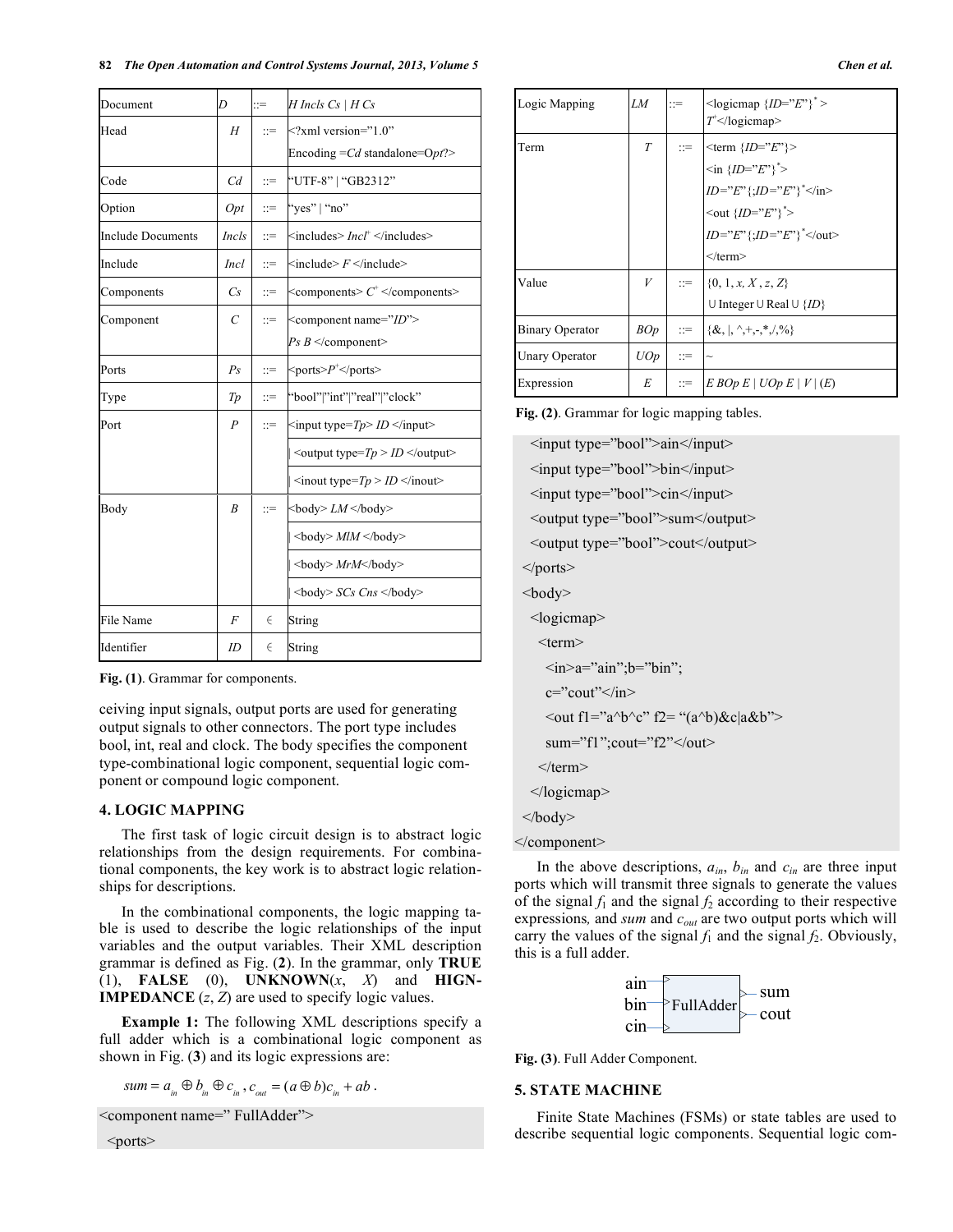| Mealy Ma-            | M/M          | $\mathbb{R}^+$ | $\langle$ mealy ${ID = "E"}$ <sup>*</sup> Trigger=" <i>Trig</i> "><br><i>Init MIT</i> <sup><math>+</math></sup> |  |
|----------------------|--------------|----------------|-----------------------------------------------------------------------------------------------------------------|--|
| chine                |              |                |                                                                                                                 |  |
| Moore Ma-            | MrM          | $\equiv$       | <moore <math="">{ID="F"F"}<sup>*</sup> Trigger="Trig"&gt;</moore>                                               |  |
| chine                |              |                | <i>Init MrT<sup>+</sup> MrO<sup>+</sup> </i>                                                                    |  |
| <b>Initial State</b> | Init         | $\mathbf{r} =$ | <initial> State </initial>                                                                                      |  |
| Mealy Transi-        | MIT          | $\mathbf{r}$   | $\langle$ -transition ${ID = "E" }^*$                                                                           |  |
| tion                 |              |                | <current> State </current>                                                                                      |  |
|                      |              |                | $\{\ln\{ID = "E"\}^*\}$                                                                                         |  |
|                      |              |                | $ID="E" {\{;} ID="E"\}^* {\{;} ID="E"\}^* {\langle} {\{in\}}$                                                   |  |
|                      |              |                | $\langle$ next> State $\langle$ next> $\langle$ out ${ID="F" \rangle}^*$ >                                      |  |
|                      |              |                | $ID = "E";ID = "E"$ ; $\langle$ /out>                                                                           |  |
|                      |              |                | $<$ /transition>                                                                                                |  |
| Moore Transi-        | MrT          | $\mathbb{R}^m$ | $\langle$ transition ${ID = "E" }^*$                                                                            |  |
| tion                 |              |                | <current> State </current>                                                                                      |  |
|                      |              |                | $\langle$ in { <i>ID</i> =" <i>E</i> "} <sup>*</sup> >                                                          |  |
|                      |              |                | $ID = "E" \{ ;ID = "E" \}^* < I$ in>                                                                            |  |
|                      |              |                | <next> State <next></next></next>                                                                               |  |
| Moore Output         | MrO          | $\mathbb{R}^2$ | <mooreoutput></mooreoutput>                                                                                     |  |
|                      |              |                | <current> State </current>                                                                                      |  |
|                      |              |                | $\{\text{out } \{ID = "E"\}^*\}$                                                                                |  |
|                      |              |                | $ID = "E" \{ ;ID = "E" \}^* \langle out \rangle$                                                                |  |
|                      |              |                |                                                                                                                 |  |
| <b>State</b>         | <b>State</b> | $\in$          | String                                                                                                          |  |
| Trigger              | Trig         | $\equiv$       | Negative   Positive   High   Low                                                                                |  |

**Fig. (4)**. Grammar for Mealy and Moore FSMs.



**Fig. (5)**: Vending machine component.

ponents contain Mealy or Moore state machine, and each state machine has an initial state. The XML description grammar for FSM of sequential logic components is defined as Fig. (**4**).

**Example 2:** The following description fragment models for controlling the logic of a vending machine as shown in Fig. (5) used to charge \$1 ( $y=1$ ) or 50 cents ( $c=1$ ) so as to sell a piece of merchandise (*s*=1) or give changes (*f*=1), whose Mealy finite state machine is shown in Fig. (**6**).

<component name="VendingMachine"> <ports> <input type="bool">en</input> <input type="bool">y</input> <input type="bool">c</input> <input type="clock">clk</input>



**Fig. (6)**. State machine.

<output type="bool">f</output> <output type="bool">s</output> </ports> <body> <mealy trigger="Positive"> <!--finite state machine--> <initial>s0</initial> <transition> <current>s0</current>  $\langle \text{in} \rangle \text{en} = "0"$ ; y="0"; c="1" $\langle \text{in} \rangle$  $<sub>next>s1</sub><sub>max</sub>$ </sub>  $\langle out \rangle f = "0"$ ; s="0" $\langle out \rangle$ </transition> <transition> <current>s0</current>  $\langle$ in>en="1";y="1";c="0" $\langle$ in>  $<$ next>s2 $<$ /next>  $\langle out \rangle f = "0"$ ; s="0" $\langle out \rangle$ </transition> …<!-- part of the code omitted here --> <transition> <current>s4</current>  $\langle$ in>en="1";y="0";c="1" $\langle$ in>  $<sub>next>s0</sub><sub>next></sub>$ </sub>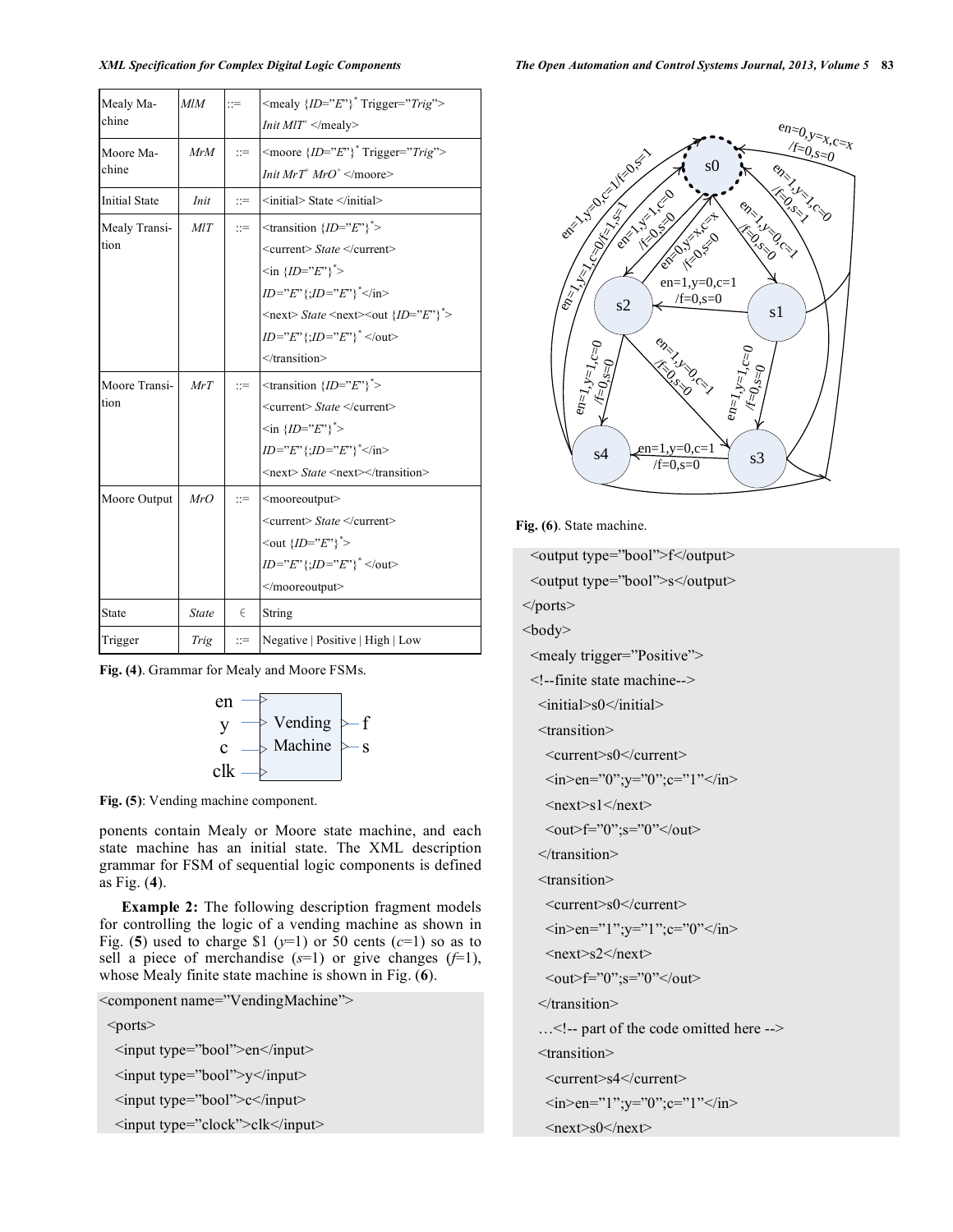| <b>Sub Components</b> | SCs            | $::=$ | <subcomponents><br/><math>\textit{Inst}^+</math> </subcomponents>                                                                                                                                                       |
|-----------------------|----------------|-------|-------------------------------------------------------------------------------------------------------------------------------------------------------------------------------------------------------------------------|
| Instance              | Inst           | ::≔   | $\leq$ instance name=" $ID$ "><br>$ID$                                                                                                                                                                                  |
| Connectors            | $C$ ns         | ∷=    | $\leq$ connectors $> Cn^+ \leq$ /connectors $>$                                                                                                                                                                         |
| Connector             | C <sub>n</sub> | ::≔   | <connector><br/><math>\{ID.\}ID \rightarrow \{ID.\} ID \le \text{connector}</math><br/><math>\leq</math>connector<math>\geq</math><br/><math>V \rightarrow \{ID.\}</math> ID <math>\le</math>/connector&gt;</connector> |

**Fig. (7)**. Grammar for compound components.

 $\langle out \rangle f = "0"$ ; s="1" $\langle out \rangle$ 

</transition>

<transition>

<current>s4</current>

```
\langlein>en="1";y="1";c="0"\langlein>
```
 $<sub>next>s0</sub></sub>$ 

<out>f="1";s="1"</out>

</transition>

<transition>

<current>s4</current>

```
\langle \text{in} \rangle \text{en} = "0"; y="x"; c="x"\langle \text{in} \rangle
```
 $<sub>next>s0</sub><sub>next></sub>$ </sub>

```
\langle out \rangle f = "0"; s="0"\langle out \rangle
```
</transition>

</mealy>

</body>

```
</component>
```
In this sequential logic component, there is a special input port- *clk* whose type is "clock" used to trigger the component to transform the input signal *en*, *y* and *c* into the output signal *f* and *s* according to its Mealy state machine. In Fig. (6),  $s_0$  stands as the initial state. If *en*=1,  $y=0$  and  $c=1$ ,  $s_0$ will be transferred to the state of  $s<sub>1</sub>$ , and will generate the output signals of  $f=0$  and  $s=0$ . When the state machine is in the state  $s_4$ , and captures the input signals of  $en=1$ ,  $y=0$  and  $c=1$ , it will migrate to the state  $s<sub>0</sub>$  and generate the output signals of *f*=0 and *s*=1 so as to sell a piece of merchandise. In any state, if *en*=0, the state machine will be transferred to the state  $s_0$  regardless of *y* or *c*.

# **6. STRUCTURAL MODELLING**

The structure of a compound logic component is hierarchical and composed of some smaller components, namely sub-components, connected with connectors. Fig. (**7**) shows its grammar.

**Example 3:** The following descriptions are used to specify a compound logic component which counts for the sale of goods in a vending machine as shown in Fig. (**8**).



**Fig. (8)**. Sale counter component.

<component name="SaleCounter"> <ports>

<input type="bool">start</input> <input type="bool">one</input> <input type="bool">fifty</input> <input type="clock">clk</intput> <output type="bool">s1</output> <output type="bool">s2</output> <output type="bool">s3</output> <output type="bool">s4</output> <output type="bool">sell</output> <output type="bool"> change</output> </ports> <body> <subcomponents> <instance name="f1"> FullAdder</instance> <instance name="f2"> FullAdder</instance>  $\leq$ instance name="f3"> FullAdder</instance> <instance name="f4">

FullAdder</instance>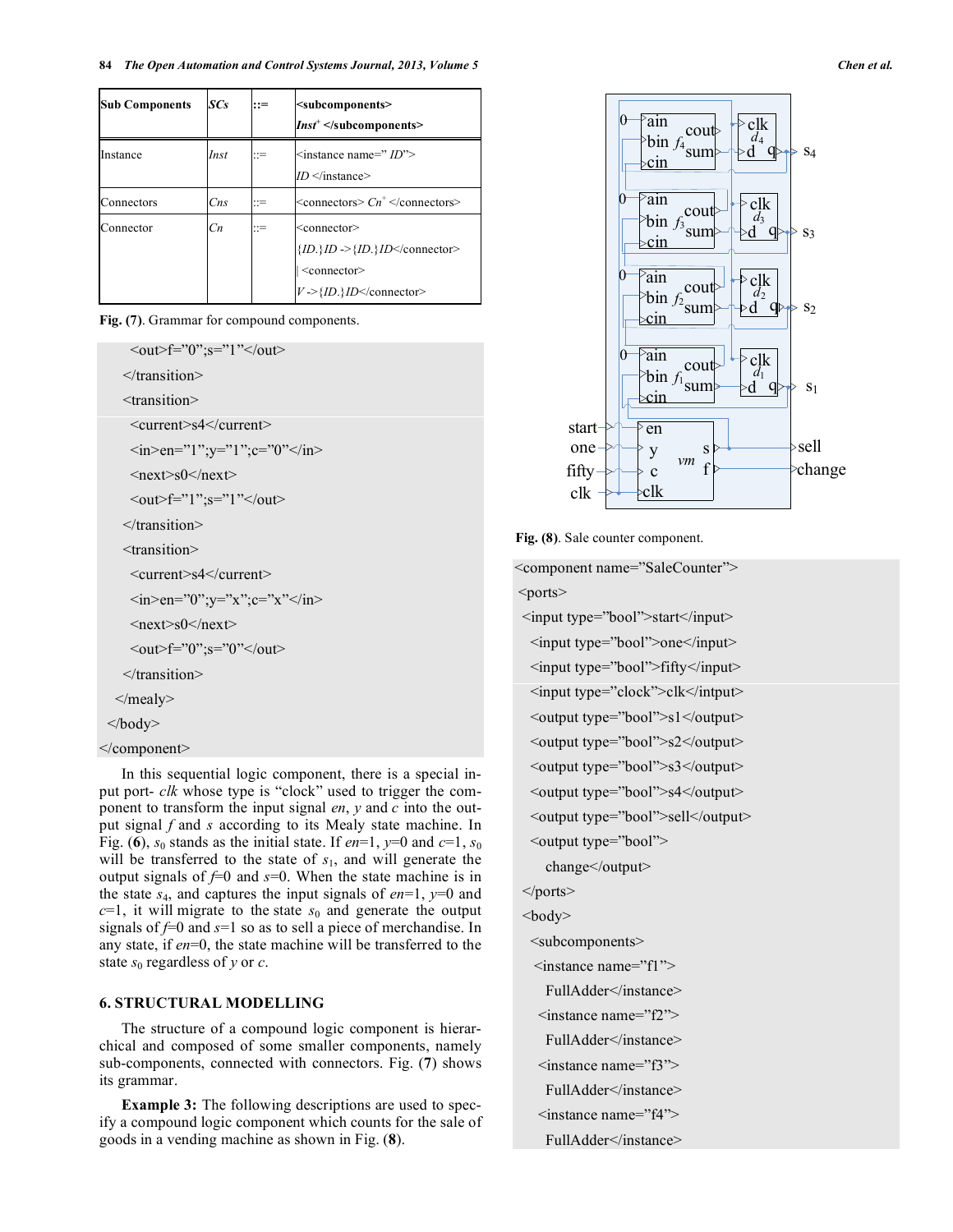<instance name="d1"> DFlipFlop</instance>  $\langle$ instance name="d2"> DFlipFlop</instance>  $\leq$ instance name="d3"> DFlipFlop</instance> <instance name="d4"> DFlipFlop</instance> <instance name="vm"> VendingMachine</instance> </subcomponents> <connectors> <connector> f3.cout->f4.cin</connector> <connector> 0->f4.ain</connector> <connector> d4.q->f4.bin</connector> <connector> f2.cout->f3.cin</connector> <connector> 0->f3.ain</connector> <connector> d3.q->f3.bin</connector> <connector> f1.cout->f2.cin</connector> <connector> 0->f2.ain</connector> <connector> d2.q->f2.bin</connector> <connector> vm.s->f1.cin</connector> <connector> 0->f1.ain</connector> <connector> d1.q->f1.bin</connector> <connector> start->vm.en</connector> <connector> one->vm.y</connector> <connector> fifty->vm.c</connector> <connector>

clk->vm.clk</connector> <connector> vm.f->change</connector> <connector> vm.s->sell</connector> <connector> clk->d1.clk</connector> <connector> clk->d2.clk</connector> <connector> clk->d3.clk</connector> <connector> clk->d4.clk</connector> <connector>d1.q->s1</connector> <connector>d2.q->s2</connector> <connector>d3.q->s3</connector> <connector>d4.q->s4</connector> </connectors> </body> </component>

In Fig. (**8**), the sale counter component is a compound logic component composed of 7 sub-components. Four FullAdder components  $-f_4$ ,  $f_3$ ,  $f_2$  and  $f_1$  constitute a 4-bit ripple adder which is used to add *vm.s* to  $d_4$ *.q*  $d_3$ *.q*  $d_2$ *.q*  $d_1$ *.q*, four D flip-flop components  $-d_4$ ,  $d_3$ ,  $d_2$  and  $d_1$  constitute a 4-bit data register, and a vending machine component *vm* is used to receive the input signal *one* and *fifty* through the port *vm.y* and *vm.c* so as to generate the counting signal *vm.s*.

# **7. CONCLUSIONS AND FUTURE WORKS**

To our best knowledge, this paper presents a practical way to describe circuit by providing specialized XML grammar. Our design will enable the quick development and data exchange of new IC (Integrated Circuit) product. Hierarchical structure helps to divide and conquer verification. After those jobs, the next step is to convert XML descriptions to low level description languages such as Verilog or VHDL so as to generate ASIC net or FPGA bit stream files under the help of the existing EDA synthesis tools. However, XML description is more lengthy and tedious. In order to build complex digital logic systems efficiently, it is necessary to model in a graphical development environment. Another important challenge is to verify the correctness and accuracy of the modeling components. Currently, a model named XModel GUI tool is being developed for all above aims. As noted in [10-15], more work needs to be done in the future.

#### **CONFLICT OF INTEREST**

The authors confirm that this article content has no conflicts of interest.